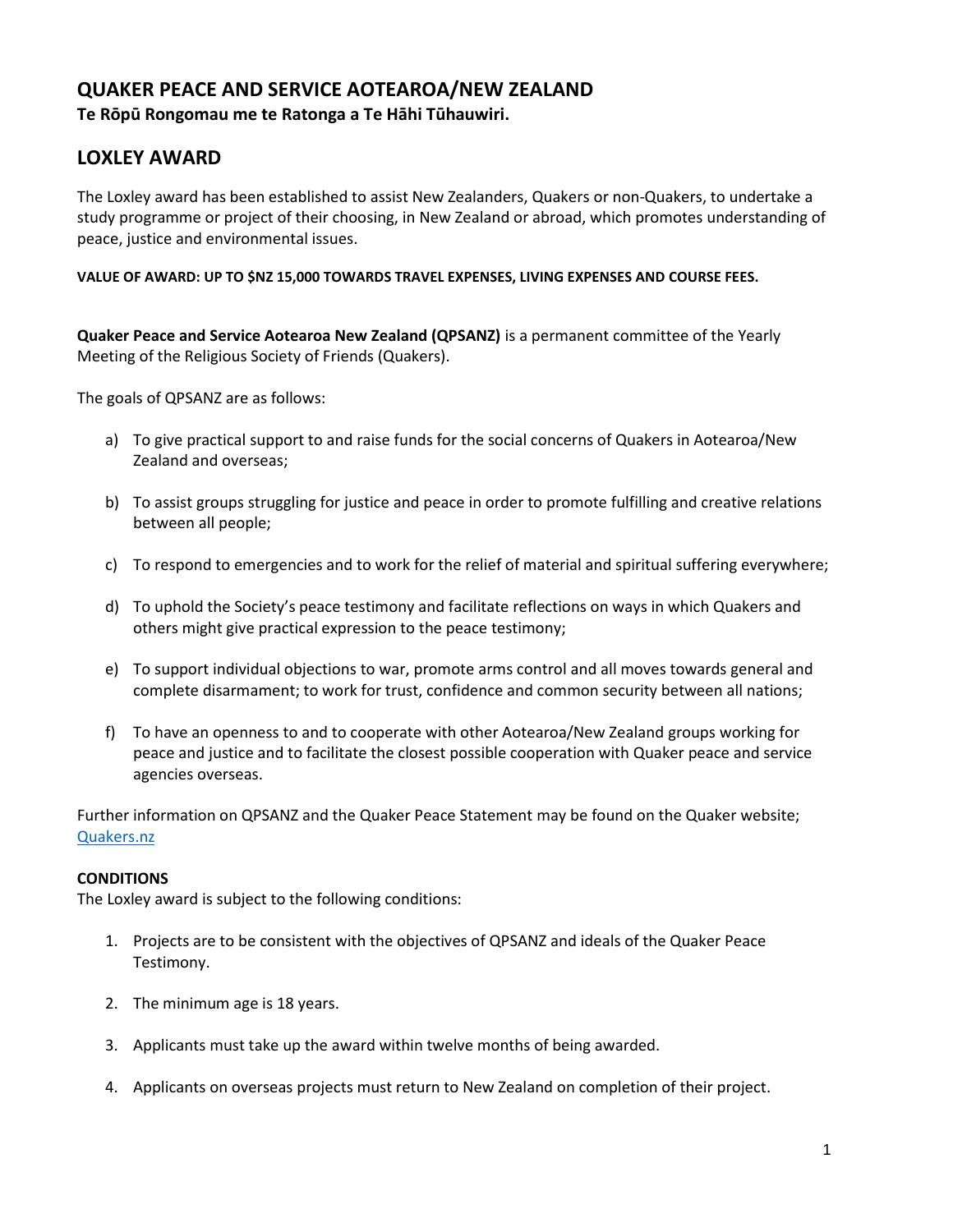- 5. Monies will be paid out in instalments, subject to the receipt of acceptable interim progress reports.
- 6. Successful applicants shall within 3 months of completion of their project submit a detailed report to QPSANZ*.* This report becomes the property of QPSANZ.
- 7. Successful applicants will submit a short (one or two paragraphs) summary of their completed work, to be posted on the QPSANZ section of the quakers.nz website. A photo would also be desirable but is not required.
- 8. On completion of the project report, recipient is expected to attend a debriefing and/or speaking engagement arranged by QPSANZ.
- 9. If the project is abandoned, QPSANZ is to be advised promptly and reserves the right to claim back in full, or an appropriate portion of, the monies awarded.

## **ELIGIBLITY**

Any New Zealand citizen or permanent resident over the age of 18 years may apply for the award. The award is available for projects inside and outside of New Zealand. The award is intended for projects of less than a year's duration.

It is not expected that the award will be granted for study fees for academic or professional qualifications.

## **APPLICATION GUIDELINES**

- Applications must be received by QPSANZ by 15th November.
- QPSANZ prefers to receive completed applications (and associated material, including references) by email to QPSANZ@quaker.org.nz. If you must mail your application, please use the following address:

QPSANZ PO Box 6083 Dunedin North 9060

- Be clear and concise in detailing your project and the benefits that will flow from the project.
- Applications must be on the form provided; any additional information other than that mentioned below will not be considered by the selection panel.
- Include with your application websites or other publications describing courses, workshops etc you are wishing to enrol in.
- A budget must be provided detailing expenses, including travel costs at the best available rates, and how you intend to fund the project (including funding from other sources).
- If travelling overseas, be realistic in estimating costs of food, accommodation and internal travel in the country or countries you propose to visit.
- Two referee reports are required on the forms provided. One of your referees should be an employer, sponsoring organisation or professional body.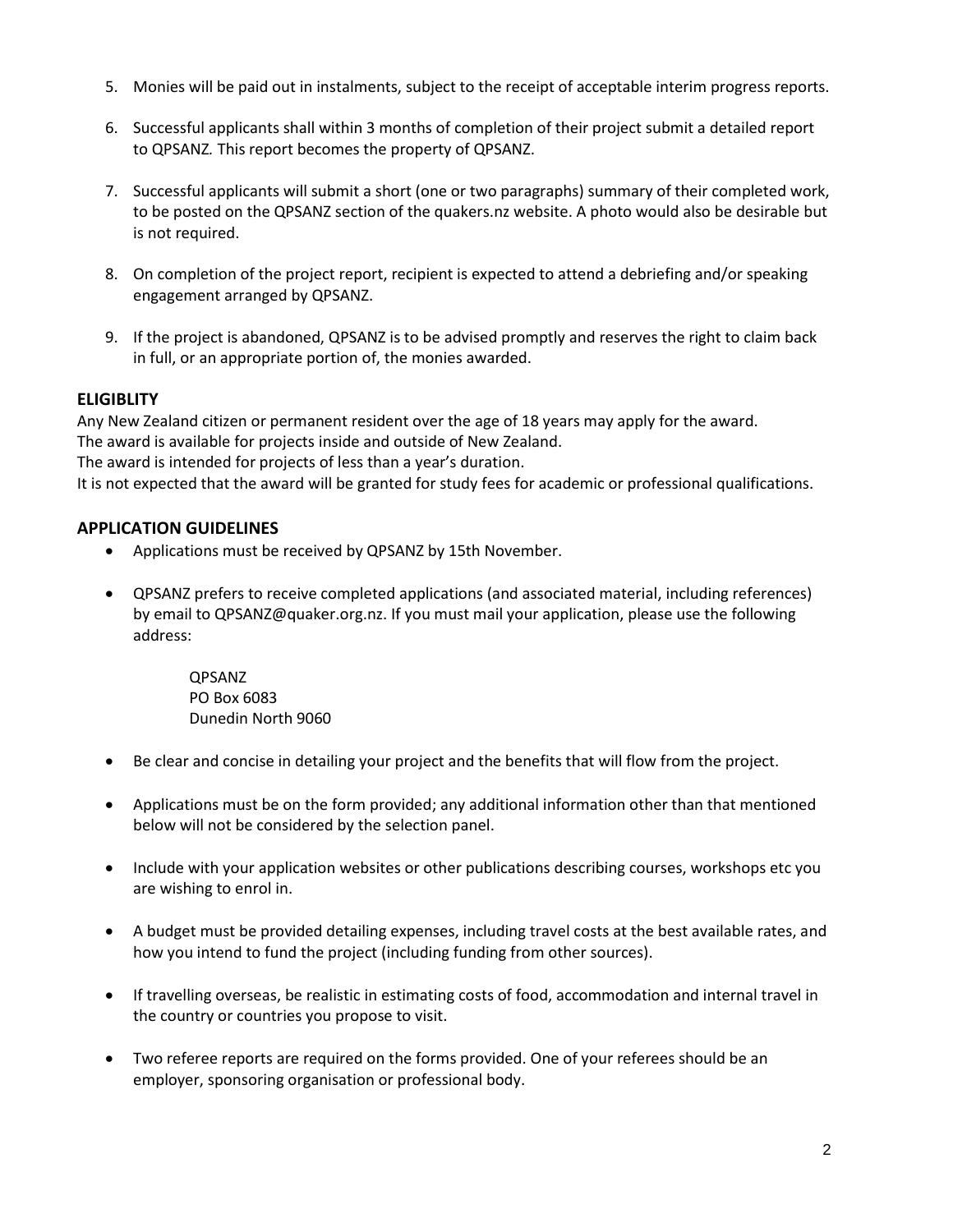#### **RESPONSIBILITIES OF QPSANZ**

- QPSANZ will not enter into any discussion with regard to its final decision.
- QPSANZ will publish the name of the successful applicant and the project they are involved in. In all other respects the information provided by the applicant will be confidential to QPSANZ. (Except with your agreement that we may contact individuals and organizations mentioned in your application.)
- QPSANZ does not accept responsibility for any increases in costs the applicant may incur from the time of forwarding their application to the start of their project.
- QPSANZ will appoint a mentor/support person to work with the applicant for the duration of the project.
- QPSANZ expects to make a decision on the applicants by 31st December (which means that the award holder should start work on the project during the coming year)

**The application begins on page 4 of this document. The referee's report is on page 7.**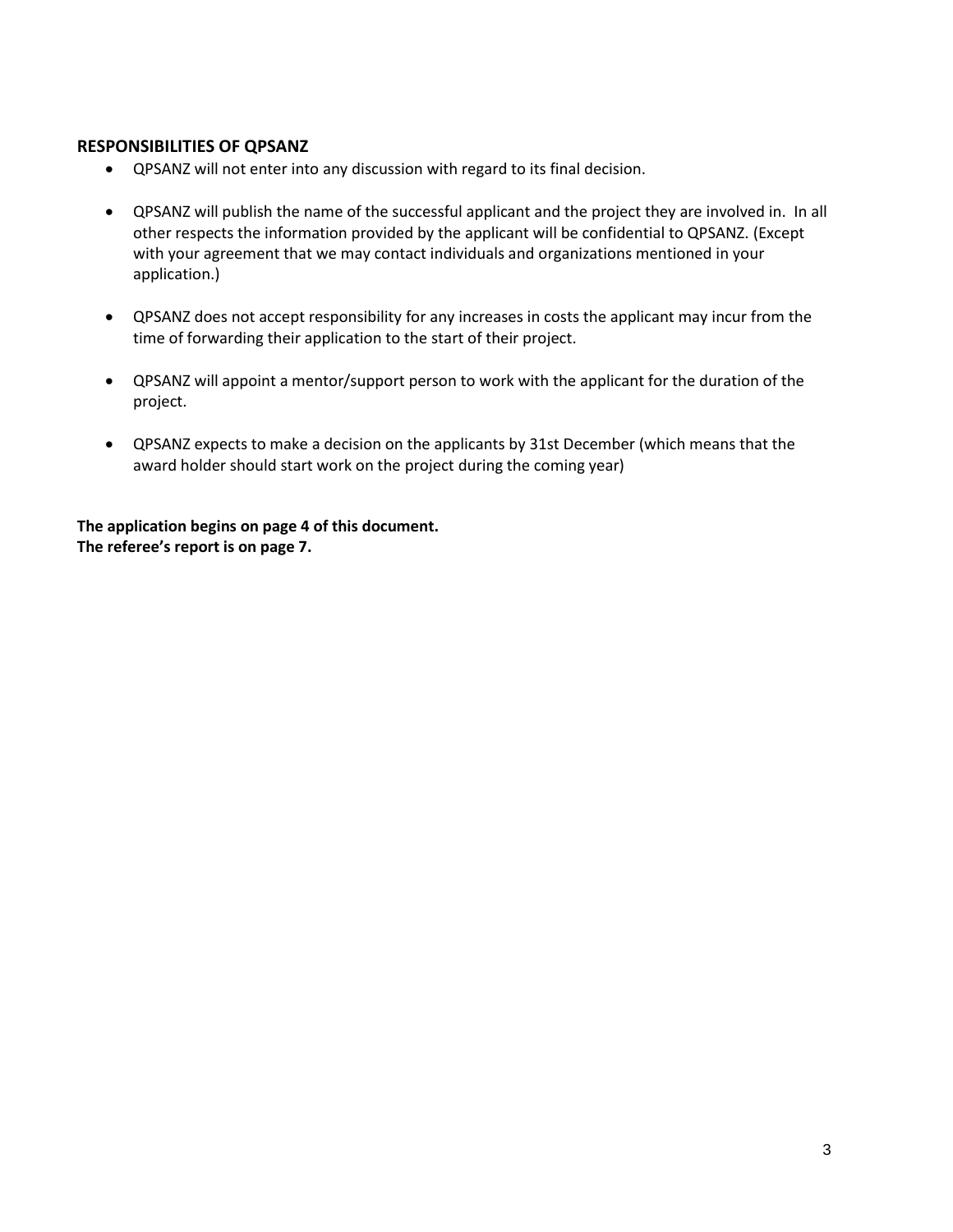# **QUAKER PEACE AND SERVICE Aotearoa/New Zealand APPLICATION FORM FOR LOXLEY AWARD (UP TO \$15,000)**

## **Personal details**

Full name:

Home address:

Home or mobile phone:

Employer:

Employer phone & email:

Occupation:

Date and place of birth:

Are you an NZ citizen or permanent resident?

Gender:

Name of your Quaker Meeting: (Or the nearest Quaker Meeting to you if you are not a member or attender)

#### **Referees**

(Your first referee must be an employer, sponsoring organisation or professional body)

- 1. Name, phone number: Address & email:
- 2. Name, phone number: Address & email:

#### **Project Summary**

Start Date:

Finish Date:

Funds requested from the Loxley Award: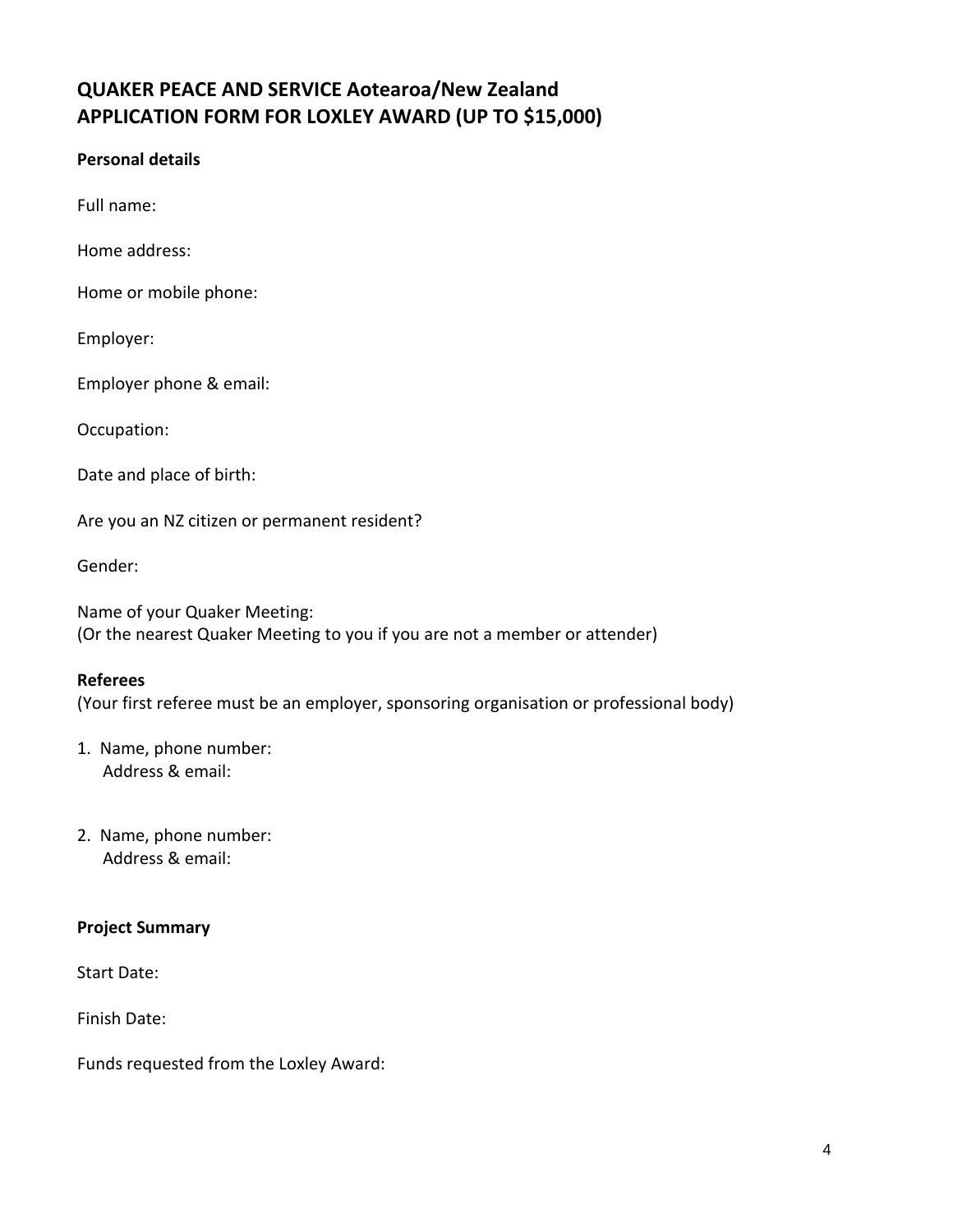Give a brief summary (up to 125 words) of the project category using QPSANZ objectives **(**see page 1) as your guide.

## **Qualifications and Project Details**

- a) Give a summary of your background and suitability to undertake this project using QPSANZ objectives **(**see page 1, a to f**)** as your guide.
- b) Describe your project, including its purpose and your proposed activities.
- c) How do you see the project benefiting you and New Zealand?

#### **Give a detailed budget for your project.**

This may take more than 1 page and should include:

- a) Travel and accommodation costs, separating internal from overseas costs. Indicate in as much detail as possible the places you plan to travel to, and for how long (e.g. number of days in each place). Don't forget travel insurance for overseas trips.
- b) Expenses; e.g. project or research material, cost of writing report, course fees etc. (as applicable).
- c) Sources of funding for this project, including costs you will meet personally, and the amount requested from the Loxley Award

#### **Other comments in support of this application.**

#### **N.B. Personal information.**

- a) Information about the applicant and referees provided will be held by QPSANZ for the purpose of evaluating the application and to administer the award.
- b) The name of the award recipient and the amount of the award will be made public in Religious Society of Friends' Newsletter, and QPSANZ annual report, and on the Quakers.nz website.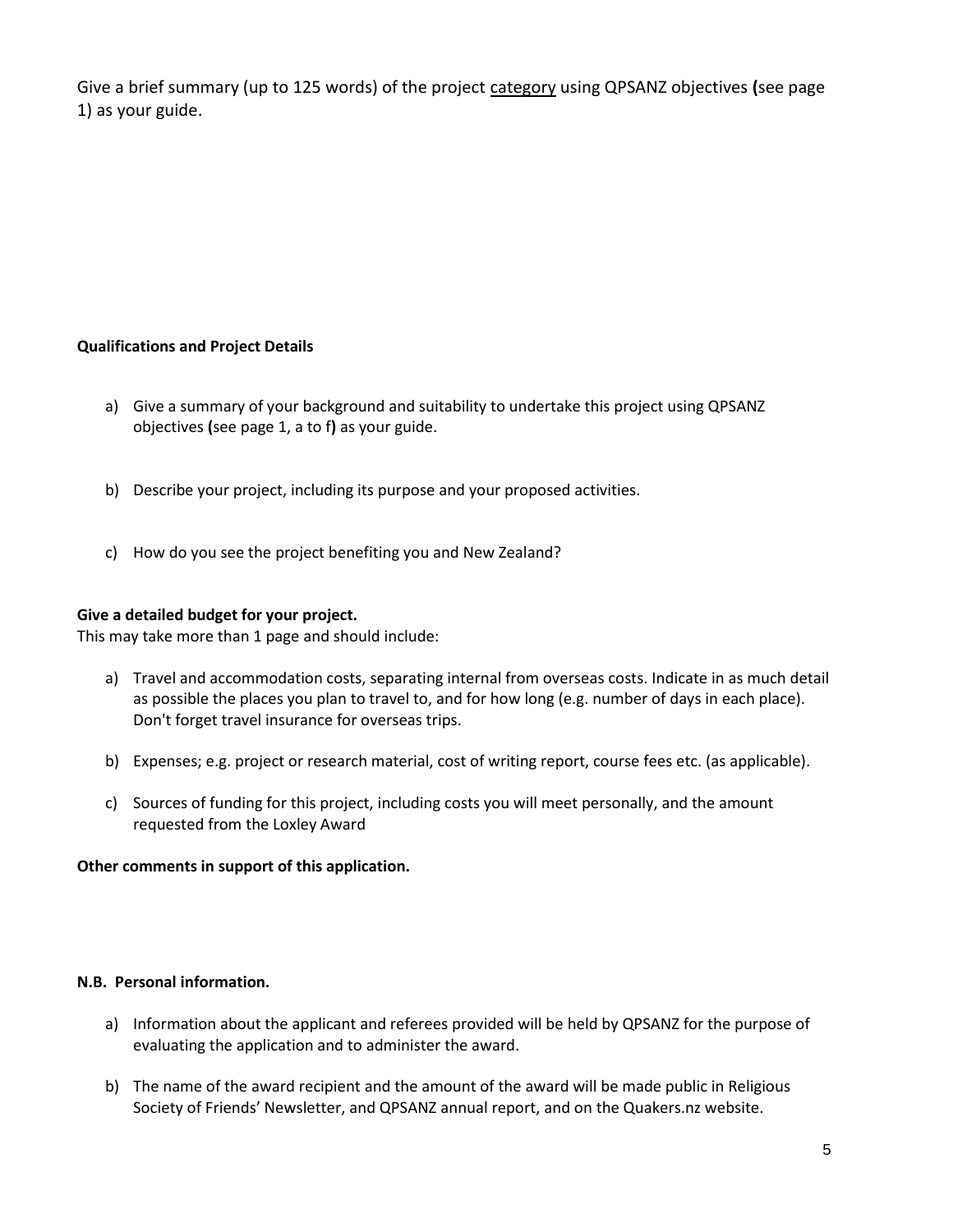- c) QPSANZ reserves the right to contact individuals and organizations mentioned in your application.
- d) Applicants and referees may, under the Privacy Act 1993, request access to their personal information for correction. Such requests must be in writing.

**Declaration:** I acknowledge that the information I have provided in this application is factual and that any award made to me by Quaker Peace and Service Aotearoa New Zealand will be spent only on the project outlined. I have read, understand and agree to the conditions of the award.

Signature Date Date Communications and Date Date Date

| <b>Check List</b>                                                                                            | <b>Tick</b> |
|--------------------------------------------------------------------------------------------------------------|-------------|
| 1. Have you completed all questions?                                                                         |             |
| 2. Have you included quotes for travel including travel insurance?                                           |             |
| B. Have you included information on courses you propose to attend?                                           |             |
| 4. Have you given Referee's report forms to your Referees and informed them of your<br>application deadline? |             |